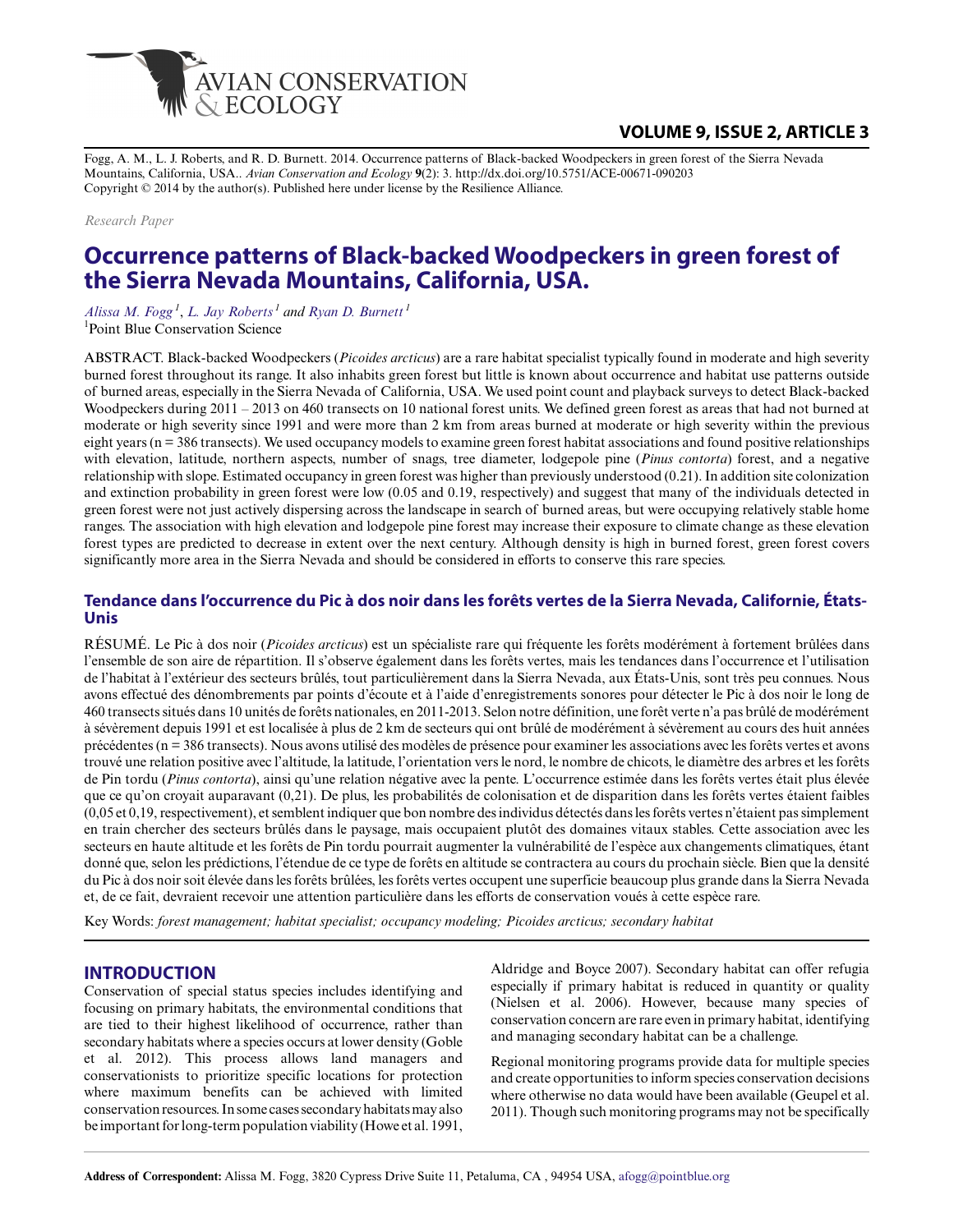designed for evaluating population abundance and distribution for certain species, modern occupancy modeling methods have been developed that account for imperfect detectability, thus making it possible to reliably estimate species distributions and habitat associations even in some cases for rare and inconspicuous species (MacKenzie et al. 2006). Occupancy modeling can also account and correct for detectability.

In western North America, the challenge of managing primary and secondary habitats to conserve a bird population is exemplified by the Black-backed Woodpecker (*Picoides arcticus*). The Blackbacked Woodpecker is considered a habitat specialist. Throughout its range, it occurs at highest densities in conifer forests that have recently burned (within 1-5 years) at high severity (Murphy and Lehnhausen 1998, Hutto 2008, Saracco et al. 2011). In western North America, especially in the Sierra Nevada and Rocky Mountain ranges, research and management has primarily focused on burned forest habitat (Dixon and Saab 2000, U.S. Forest Service 2007, Hutto 2008, Saracco et al. 2011, Bond et al. 2012). Their status and occurrence patterns in Sierra Nevada green forest are unknown, although small numbers of nesting pairs have been documented outside of areas that recently burned at moderate or high severity (Raphael and White 1984). The importance of this secondary habitat may be underappreciated by researchers and managers working to conserve this rare species at the southern extent of its range (Odion and Hanson 2013).

In the absence of a regional population estimate and a clear understanding of the relative importance of burned forest (primary habitat) and green forest (secondary habitat), there is increasing debate regarding the level of protection Black-backed Woodpeckers should receive (Hanson and Cummings 2010, Hanson et al. 2012). The species was recently considered for listing as threatened or endangered in California (California Department of Fish and Game 2012) and the California population is currently being considered for listing under the United States Endangered Species Act (Federal Register 2013).

In the Sierra Nevada occupancy in burned forest approaches 0.60; with strong positive associations with elevation, northern latitudes, and high fire severities that produce high snag density (Siegel et al. 2012). Occupancy in green forest is unknown, but many assume it to be near zero (Hanson and Cummings 2010, Hanson et al. 2012). Given that there is vastly more green forest than burned forest, even a low density population of Black-backed Woodpeckers in green forest may be important to conservation of this species in the region.

Understanding the habitat associations of Black-backed Woodpecker in green forest is an important step to developing management guidelines for the species. Their habitat associations in green forest of western North America, and especially the Sierra Nevada are poorly known. In eastern Canadian boreal forest, they are associated with late seral characteristics including large amounts of downed wood and snags (Tremblay et al. 2009), and large diameter trees and snags (Hoyt and Hannon 2002, Tremblay et al. 2010). Similarly, in the Cascade Mountains of Oregon, Blackbacked Woodpeckers nested in mature and over-mature lodgepole pine stands with an abundance of snags and beetle-infested trees (Goggans et al. 1989). They have also nested in forests with mountain pine beetle (*Dendroctonus ponderosae*) outbreaks in the Black Hills of South Dakota (Bonnot et al. 2009).

Beyond the importance of conserving a single species, protection of Black-backed Woodpeckers may have broader implications to the cavity nesting wildlife community in North American conifer forests. Woodpeckers are often considered keystone species for their role in excavating cavities used by many other wildlife species (Martin and Eadie 1999, Virkkala 2006, Tarbill 2010). Black-backed Woodpeckers may play a unique role among primary cavity excavators in that they are known to excavate cavities in less decayed snags than other woodpecker species (Raphael and White 1984, Seavy et al. 2012) and rarely reuse cavities from year to year (Saab et al. 2004). Thus, they are able to produce cavities that may be used by other species for several decades in forest where existing decayed snags are lacking. This may be important for allowing cavity nesting species to exploit ephemeral food resources, such as bark and wood-boring beetle outbreaks (e.g., Norris and Martin 2010). It has been suggested they play a keystone role for the cavity nesting wildlife community in eastern boreal forest (Tremblay et al. 2009, 2010), and burned forest of the Sierra Nevada (Tarbill 2010).

To begin to address the knowledge gap in Black-backed Woodpecker distribution and habitat requirements in western North American forests and help guide management of this potential keystone species, we used data from a Sierra Nevada avian monitoring program to investigate their occurrence in green forests of the Sierra Nevada. Using an occupancy modeling framework, our objectives were to (1) identify the important habitat types and attributes to guide management of this species across its range in California, (2) use multiyear dynamic models to estimate occupancy in green forest, (3) use extinction and colonization probabilities to infer the persistence of birds on occupied sites, and (4) summarize information on Black-backed Woodpecker nests encountered in Sierra Nevada green forest.

## **METHODS**

#### **Study area**

Our study area included nine national forests and the Lake Tahoe Basin Management Unit in the Sierra Nevada forest planning area in California, USA (Fig. 1; U.S. Forest Service 2004*a*). This area extends from the southern Cascade and Warner Mountains in Modoc National Forest to Sequoia National Forest at the southern extreme of Black-backed Woodpecker range. Maximum elevations across this region are significantly higher in the southern Sierra vs. the northern Sierra and southern Cascade Mountains (4200 m in the south vs. 2900 m in the north). Precipitation patterns are Mediterranean with the vast majority occurring from November to March. Precipitation increases with elevation and substantially higher amounts fall on the western slope compared with the rain-shadowed eastern slope. Conifer forest is the dominant land cover with ponderosa pine (*Pinus ponderosa*) types dominant at lower elevations; mixed conifer forests comprising ponderosa pine, white fir (*Abies concolor*), sugar pine (P. lambertiana), Douglas fir (*Pseudotsuga menzeisii*), and incense cedar (*Calocedrus decurrens*) are dominant at intermediate elevations; and white fir, red fir (*A. magnifica*), Jeffrey pine (*P. jeffreyi*), and lodgepole pine (P. contorta) are dominant at higher elevations.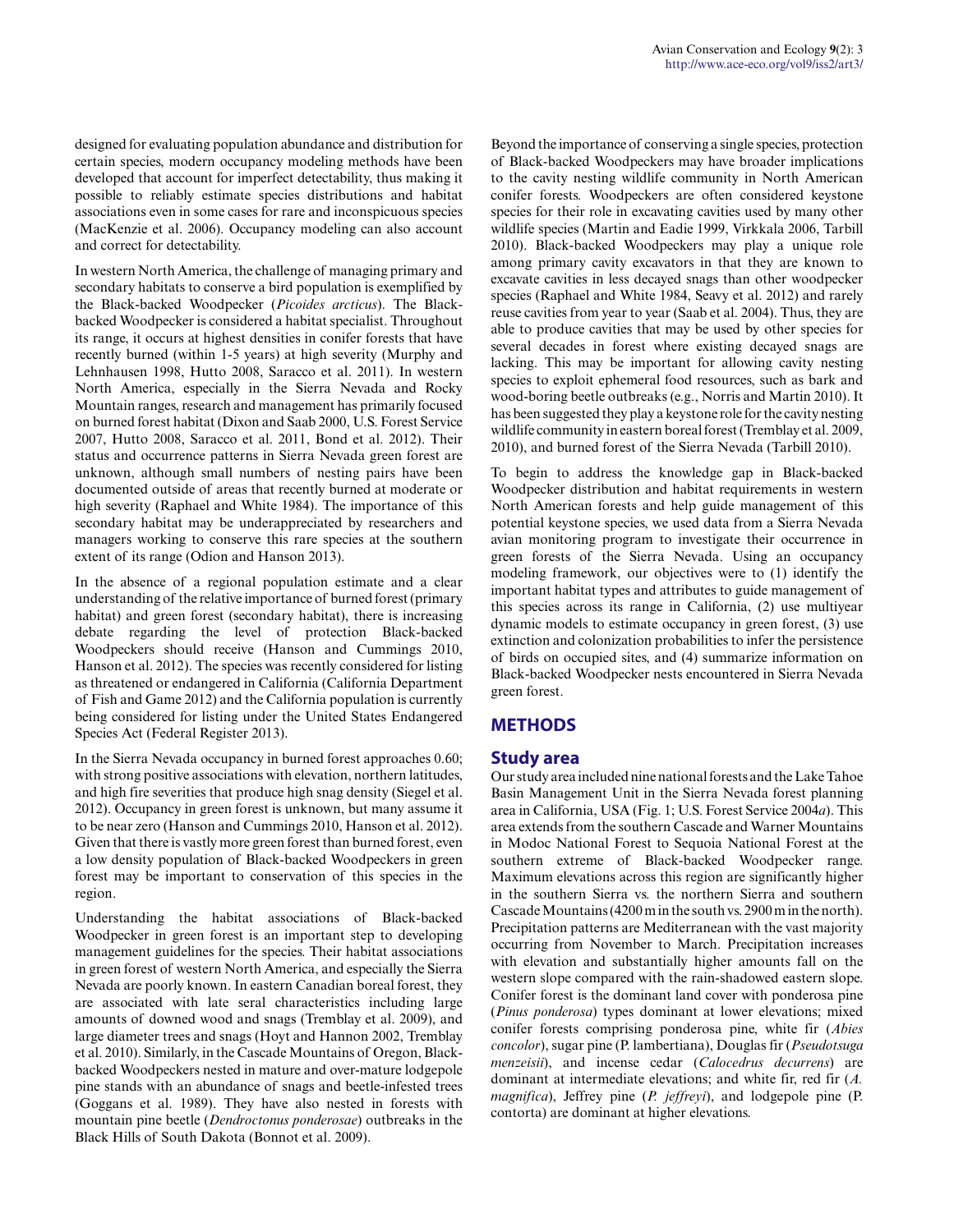**Fig. 1**. Study area and survey locations in green forest across the Sierra Nevada region of California, USA. Black-backed Woodpecker (*Picoides arcticus*) surveys were conducted between 2011 and 2013 and transects with and without detections are illustrated. Names of national forests and units within the Sierra Nevada forest planning area are shown.



Before ~1940, fire was common in the Sierra Nevada with short fire return intervals (5-20 years) in mixed conifer and lower elevation east and west-side pine-dominated forests; longer intervals (15-60 years) occurred in higher elevation red fir and lodgepole pine forest (Stephens et al. 2007). Since ~1940, fire suppression efforts have led to a significant decline in area burned annually across the Sierra Nevada, but recent evidence has shown that when fires currently burn, they are larger and burn at higher severity than in the beginning of the previous century (Miller et al. 2009*a*). A sample of the California Fire Return Interval Departure GIS layer (Safford and Van de Water 2013, U.S. Forest Service 2013) at our survey locations show that approximately 21% of the study area has burned in the last 70 years, and on average each location has gone more than four fire return intervals without burning. High-elevation red fir and lodgepole pine forests have a lower departure from their historic (pre-Euro-American settlement) fire return interval than low and middle-elevation mixed conifer and pine-dominated forest (Mallek et al. 2013). Thus, they may be closer to their presettlement forest structure.

## **Sample design**

We recorded all Black-backed Woodpeckers detected at sampling locations established for a bioregional monitoring project that was not originally designed for monitoring this species, but rather for four other avian forest and chaparral management indicator species (Roberts et al. 2011). Sample locations ranged in elevation from 1005 to 2737 m and latitudes from 35.3929° to 41.9401°, and were limited to areas within 1 km of accessible roads or trails and slopes less than 35%. We assembled a vegetation layer of 35 different California Wildlife Habitat Relationship (CWHR) land cover types (U.S. Forest Service 2004*b*). We then eliminated nonforest and nonmontane habitat types including grassland, sagebrush, riparian, foothill chaparral, oak woodland, subalpine, barren, and juniper. These stratifications reduced our sampling frame to 1,505,500 ha.

Sample locations were selected using a generalized randomtessellation stratified (GRTS) sampling protocol (Stevens and Olsen 2004, Theobald et al. 2007). The set of potential sampling locations was built from a tessellation generated in ArcGIS (Ver. 9.2, Environmental Systems Research Institute, Redlands, California, USA), consisting of a grid of 1 km² cells with a random origin covering the entire study area. We used the GRTS algorithm to select survey locations with equal weight across the entire study area, which consisted of 13,976 1 km² cells, resulting in the placement of locations proportional to the amount and spatial distribution of all forested and chaparral habitats within our sampling frame. At each location we established two transects in adjacent 1 km grid cells consisting of four point count stations at 250 m in the cardinal directions from a fifth point in the center. This resulted in a sample of 2300 points on 460 transects distributed as 230 spatially balanced pairs.

#### **Defining green forest**

To evaluate occurrence patterns in green forest we removed sampling locations associated with their primary burned forest habitat. We used Spatial Analyst in ArcGIS (Ver. 10.1, Environmental Systems Research Institute, Redlands, California, USA) to calculate the distance from each transect to the nearest patch burned at moderate or high severity within the previous eight years for each of the three years we sampled for Blackbacked Woodpecker (2011-2013). We accessed composite burn index fire severity information from the California Vegetation Burn Severity GIS layer (U.S. Forest Service 2012) and used the definitions of moderate and high severity described by Miller et al. (2009*b*). We removed transects where the average distance to the nearest moderate or high severity fire patch for the five point count stations was less than 2 km. We also removed all transects with at least one point occurring directly within a patch that had burned at moderate or high severity since 1990. We included locations within areas that had burned more than 20 years prior since that is well beyond the time that Black-backed Woodpeckers are known to occupy those habitats (Dixon and Saab 2000, Saracco et al. 2011). We feel this definition gives us a conservative sample of the Black-backed Woodpecker population in green forest. Any individuals detected more than 2 km from recently burned patches or within older fire areas are best classified as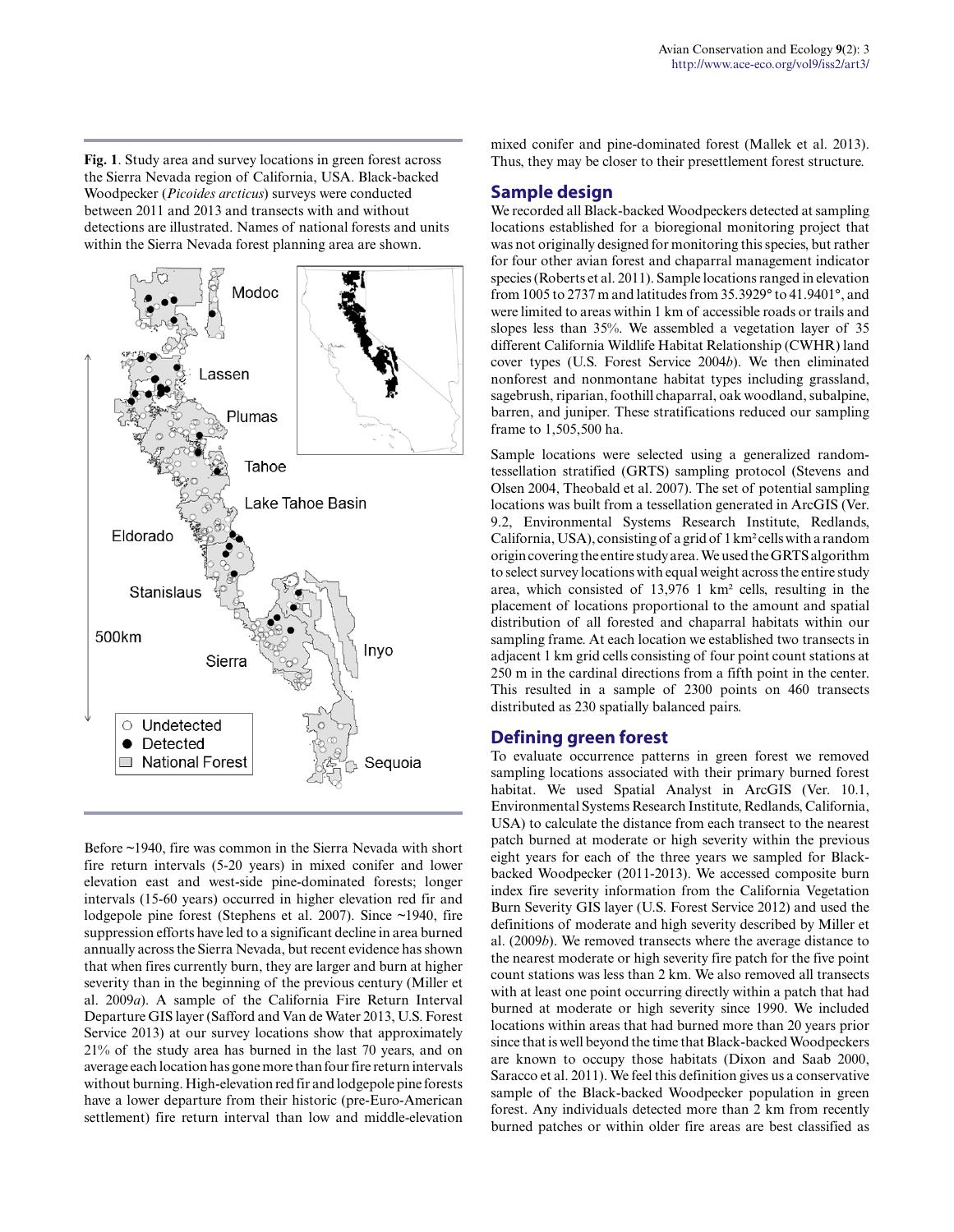green forest birds. Removing these locations reduced our sample from 460 transects to the 386 we have defined as green forest.

## **Survey methods**

At each of the five point count stations within a transect we conducted a standardized unlimited distance 5 min point count survey (Ralph et al. 1995). At each station a single observer estimated the distance to the location of each individual bird they detected (hereafter "passive surveys"). Following the five passive surveys, at the center point of each transect only, we conducted a 5 min playback survey for Hairy Woodpecker (*Picoides villosus*) and Mountain Quail (*Oreortyx pictus*), and a 6 min playback survey for Black-backed Woodpecker. We conducted surveys for the two other species as part of the protocol for the regional monitoring program for which these sampling locations were established. Black-backed Woodpecker survey duration was 6 min, with a series of three 25 sec playbacks followed by 95 sec of listening and watching. Playbacks included the scream-rattlesnarl and pik calls and territorial drumming sounds (recording by G. A. Keller, Macaulay Library of Natural Sounds, Cornell Laboratory of Ornithology). Playbacks were broadcast at a standardized volume (90 db) using FOXPRO® ZR2 digital game callers (FOXPRO Inc., Lewistown, Pennsylvania, USA). Playback surveys have been shown to significantly increase detection probability for this species compared to individual passive point count surveys (Saracco et al. 2011). Playback surveys were only conducted once per transect visit after all passive point count surveys were completed to avoid influencing detection probability on passive surveys via individuals drawn toward the broadcast from large distances away. Based on our field observations, the approximate range at which human observers can hear the playback calls is 200 m, but highly variable depending on topography and vegetation. There were three transects where the only Black-backed Woodpecker detections were during a Hairy Woodpecker/Mountain Quail playback survey, and none were detected during the passive surveys or Black-backed Woodpecker playbacks. Because of our relatively small sample of Black-backed Woodpecker detections, we included those data in our analysis to better inform our models.

All observers underwent an intensive, three-week training period focused on bird identification prior to conducting surveys. Surveys were conducted between local sunrise and 1000 h from 13 May to 15 July in 2011 to 2013. Surveys did not occur in inclement weather that could reduce detectability, e.g., high wind, rain, or dense fog. In each year, at least 96% of transects were surveyed, and 93% were visited in all three years. The remaining 7% were visited in two out of the three years. Of the transects visited in all three years, 48% received two visits in 2011, 80% in 2012, and 62% in 2013, with the remainder receiving a single visit. Variable survey effort was accounted for in our occupancy modeling framework described below.

#### **Habitat association variables**

We assigned a CWHR habitat type to each of the point count locations using a GIS framework (Mayer and Laudenslayer 1988, U.S. Forest Service 2004*b*), and then selected the CWHR type representing the largest number of points in each transect. To reduce the number of predictor variables in the occupancy model we combined the full list of 14 different CWHR types into the following six categories with similar vegetation structure and composition; Sierra mixed conifer (includes ponderosa pine,

Douglas fir, and pine-hardwood types), eastside pine (includes Jeffrey pine), white fir, red fir, lodgepole pine, and all remaining nonforest types, including grassland, chaparral, juniper, and sagebrush, were combined into "other." We used a statewide digital elevation model in GIS to assess elevation (as a residual of regression with latitude to remove correlation), percent slope, and solar radiation index (SRI), which is a linear representation of aspect (Keating et al. 2007).

At each point we quantified forest structural conditions within a 50 m radius plot (0.79 ha) centered at each point count station. We made ocular estimates of percent cover of trees  $> 5$  m in height, measured basal area using a 10 factor Basal Area Factor key gauge (converted to per hectare scale), average diameter of the largest trees in the plot, and counted number of snags >10 cm in diameter. To create transect-scale habitat covariates for occupancy models we averaged the tree cover, basal area, and largest tree diameter at breast height (dbh) values from the five points on each transect. To characterize snag resources, we calculated the maximum snag count from among the five points rather than average. We used the maximum snag count because woodpeckers are readily able to travel the 250 meters between points and thus averaging across the five points would not describe these resources as the birds might perceive them.

#### **Nest surveys**

To document breeding activity by Black-backed Woodpeckers, we recorded information for 19 nests found in green forest. Nests were found incidentally by trained field technicians during the May to July survey period during avian point count monitoring in the Sierra Nevada from 2004 to 2013. In 2012 we instructed field crews to follow any individual they observed to find nests as time allowed. In all other years, nests were from chance encounters with far greater survey effort in the northern Sierra. For each nest, we recorded the nest tree condition (snag or live tree), nest tree species, CWHR habitat type, and for nine nests we recorded tree or snag dbh.

#### **Statistical analysis**

To evaluate the distribution and habitat associations of Blackbacked Woodpecker in Sierra Nevada green forest we used occupancy models (MacKenzie et al. 2006). Occupancy models correct occurrence data for imperfections in the detection process, variable sampling efforts across time and space, and can include covariates on both probability of detection and occurrence by assessing the history of detections across multiple visits to the same survey sites.

We assembled detection histories for each transect by combining all detections from the five passive point counts during a single transect visit, and considered this as a separate survey event from the playback surveys that were done only at the center point. We visited each transect up to twice per year, for a maximum of  $K =$ 4 survey events (2 passive, 2 playback) per year per transect. For all models we included survey type (passive or playback) as a covariate of detection probability.

To answer the questions posed, and because of the relatively small sample of detections, we built three separate occupancy models. First we used two single-season models to determine occupancy associations by (1) forest type and (2) habitat structure and physiography. We separated these into separate analyses because of the correlation between habitat types and the physiographic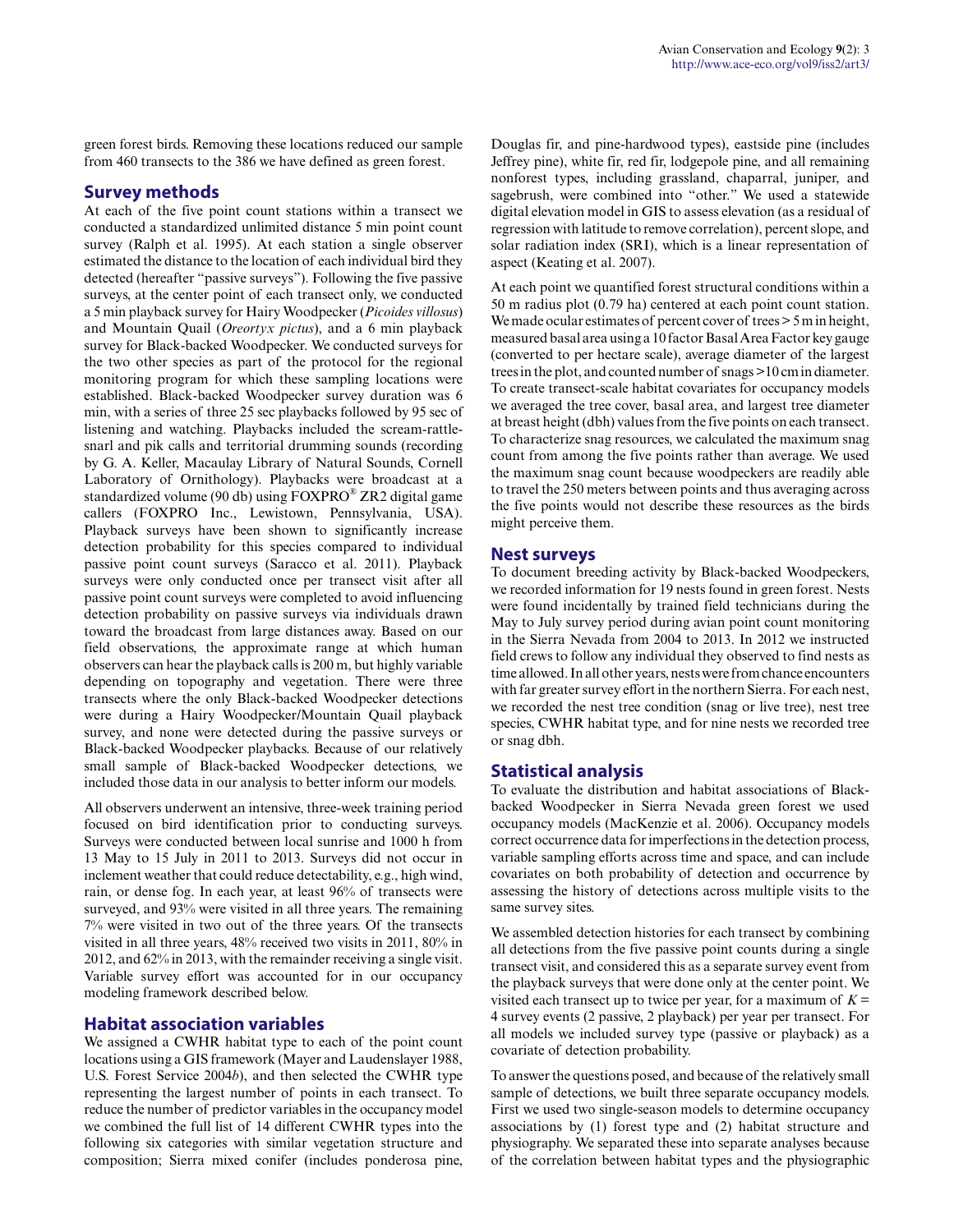variables. We estimated occupancy and site turnover rates across the three years of our study period with a multiseason dynamic occupancy model.

To evaluate forest type and habitat associations we used a static single-season occupancy model where each site was defined as a transect-year combination, thus "stacking" the yearly detection histories at all surveyed transects to achieve a larger effective sample size (hereafter referred to as the "static habitat association model"). By using this design, we were able to include a larger number of habitat covariates for model selection and avoid problems associated with poor model fit experienced with our full set of covariates using the multiseason occupancy model. The total sample size for this dataset is  $n = 1135$  sites (transect/year combinations) with 377 transects visited in 2011, 386 in 2012, and 372 in 2013. This effectively triples the sample size for examining the relationships between environmental variables and occupancy. Replicating the sites for each survey year in this manner does have the potential to underestimate error in model coefficients due to pseudo-replication, but we feel this method is preferable to the multiseason dynamic model because sites with potentially higher quality habitat are likely to be occupied across more years than lower quality sites and thus will contribute more to identifying clear habitat associations with these sparse data (McClure and Hill 2012). In the multiyear dynamic formulation a site that is occupied only one year, i.e., a potentially lower quality habitat, will have as much influence on the occupancy-habitat relationship as sites that are occupied consistently across years.

In the static habitat association model, we included a large set of covariates on occupancy including; latitude (degrees), the residual of elevation regressed against latitude, slope, SRI, and distance from moderate or high severity fire patches within eight previous years, measured from the center point of the transect. We also included forest structure covariates: percent tree cover of trees > 5 m tall, tree basal area, largest tree dbh, and maximum number of snags per hectare. We verified that none of these variables were correlated at higher than  $R > 0.55$ . All covariates were standardized prior to analysis, and we also included squared values of slope, tree cover, basal area, tree dbh, and snags to account for potential associations with intermediate or extreme values of these covariates. We selected a final model starting with a complete model including all 14 variables listed above via removal of the variable with lowest significance in a stepwise fashion until the AIC value (Akaike Information Criterion) ceased to improve (Burnham and Anderson 2002).

We initially included forest type (as a 6-level factor) in the static habitat association model but the model performed poorly and thus we eliminated this categorical variable from the stepwise model selection process. This was not surprising because topographical variables such as elevation, latitude, slope, and aspect are among the primary drivers of the distribution patterns of these broad forest types in the Sierra Nevada. Thus, we analyzed a separate static model using the same data structure with only the six broad forest types (hereafter referred to as the "static forest type model").

The second goal of our occupancy analysis was to evaluate the proportion of area occupied by Black-backed Woodpecker over the three years in our study area. We used a multiseason dynamic model (hereafter referred to as the "dynamic model"), which

includes probabilities of transect colonization and extinction between seasons, in our case, years. The time intervals between secondary survey events (within a single season) were up to six weeks, while the time interval between primary survey events was one year. We included the occupancy covariates identified from the lowest AIC value static habitat association model, because with our relatively low number of Black-backed Woodpecker detections we sought to avoid overparameterization of the model.

All models were analyzed using R version 3.0 statistical software and the package "unmarked" (Fiske and Chandler 2011, R Core Team 2013). All counts were converted to detection/nondetection (1 or 0). Both occupancy and probability of detection were defined by logit-linear models. Probability of detection in all models was evaluated as a function of an intercept term, and a covariate for survey type, passive [0] or playback [1]. We defined the model for occupancy probability as the logit-transformed probability of occupancy in relation to the covariates listed above. In the dynamic occupancy model, colonization logit(γ*<sup>i</sup>* ) and extinction  $logit(\epsilon_i)$  were assumed to be constants because we did not have enough observation data to accommodate more covariates.

We plotted the relationships between occupancy and covariates included in the final static habitat association model using the "predict" function in unmarked, by deriving predicted occupancy estimates from a range of values for the variable of interest and setting all other variables to mean values, except for elevation. We plotted the elevation residual at the third quartile value to produce a figure that shows the occupancy relationship at levels not truncated by extremely low predicted occupancy values. We plot all results as estimates with 95% confidence intervals (CIs).

We derived annual occupancy estimates from the dynamic model using the "smoothed" estimator in the R package "unmarked" and generated standard errors for occupancy estimates using 1000 nonparametric bootstraps (Weir et al. 2009, Kery and Chandler 2012). Turnover probability was calculated from the dynamic occupancy model colonization and extinction parameters and the derived occupancy estimates as described in Weir et al. (2009). We followed the approach of Kery and Chandler (2012), where the probability of a transect changing from occupied to unoccupied or vice versa between years is a function of the colonization probability in the previous year, the extinction probability in the previous year, and the proportion of unoccupied sites in the previous year. We report the two yearly turnover probabilities and estimated 95% CIs using standard error estimates from 1000 parametric bootstraps (Kery and Chandler 2012).

#### **RESULTS**

We detected Black-backed Woodpeckers on 75 of 386 (naïve transect detection rate  $= 19\%$ ) transects visited across the three years of our study (Fig. 1). We detected them on 27 of 373 (7%) transects surveyed in 2011, 38 of 373 (10%) surveyed in 2012, and 35 of 372 (9%) surveyed in 2013. They were detected in more than one year at 22 of the 75 (31%) green forest transects with detections.

The final static habitat association model contained seven covariates on occupancy: latitude, elevation, slope, SRI, maximum number of snags, snags², and largest tree dbh. The strongest associations were with physiographic variables: high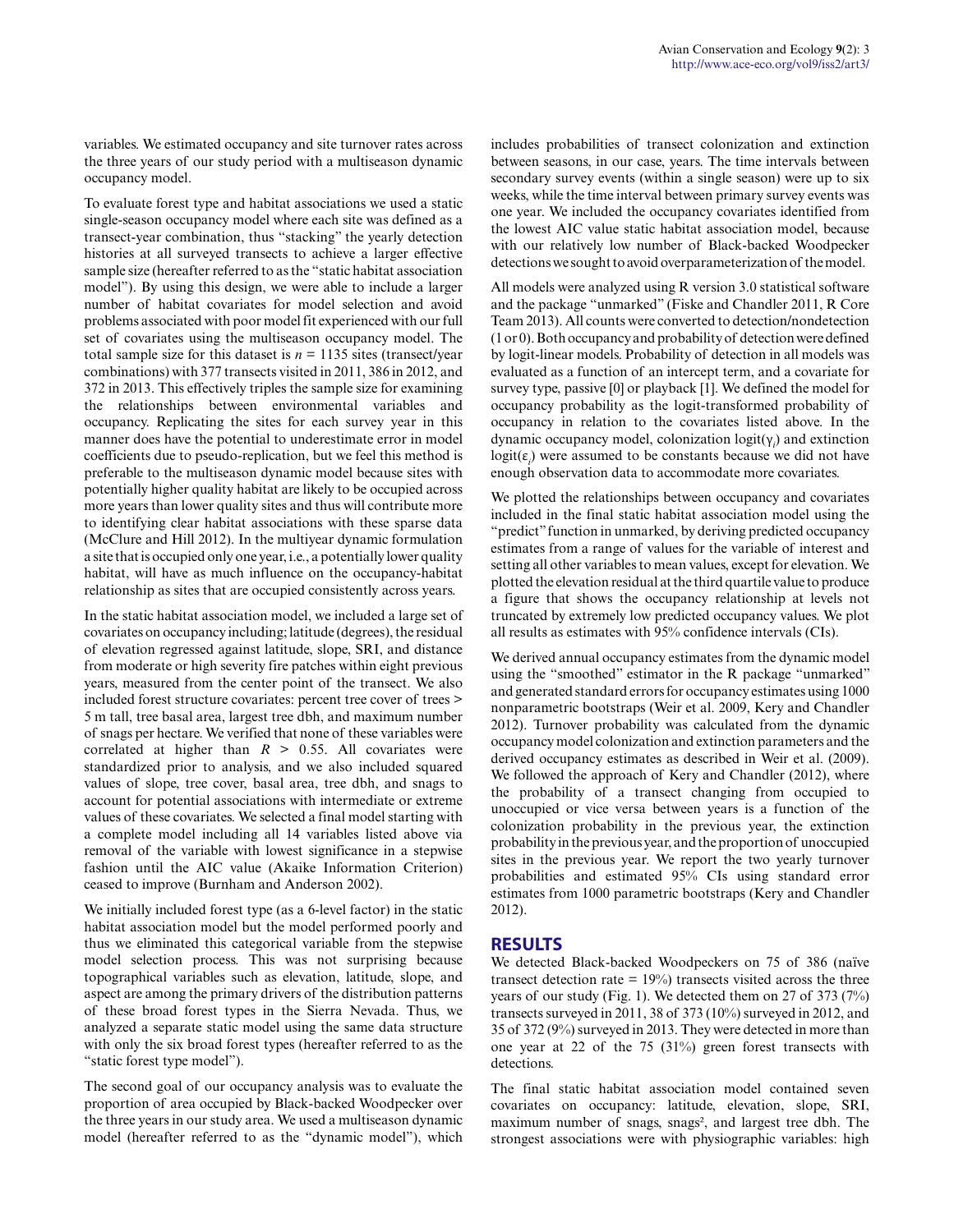elevations, northern latitudes, and low slopes (Table 1, Fig. 2). Very few detections were recorded below -200 m standardized elevation (approximately 1500 m elevation in the north and 1800 m in the south), and none south of 37.2° latitude. Slightly weaker associations were apparent with moderate to high snag densities, large diameter trees, and more northerly aspects (Figs. 2, 3).

**Table 1**. Black-backed Woodpecker occupancy model coefficient estimates  $(\beta)$ , standard errors, and p-values derived from the static habitat association model in which each year-transect combination was considered a separate sampling unit.

|                                   | β       | <b>SE</b> | P(>          |
|-----------------------------------|---------|-----------|--------------|
| Detection probability $(p)$       |         |           |              |
| Intercept                         | $-0.95$ | 0.19      | ${}_{0.001}$ |
| Survey Type                       | $-0.17$ | 0.20      | 0.378        |
| Occupancy $(\psi)$                |         |           |              |
| Intercept                         | $-2.46$ | 0.24      | ${}_{0.001}$ |
| Latitude (degrees)                | 0.80    | 0.19      | ${}_{0.001}$ |
| Elevation*latitude residuals      | 1.34    | 0.21      | ${}_{0.001}$ |
| Solar radiation index (SRI)       | $-0.28$ | 0.17      | 0.093        |
| Slope                             | $-0.97$ | 0.18      | ${}_{0.001}$ |
| Maximum snags per ha              | 0.78    | 0.22      | 0.001        |
| Maximum snags per ha <sup>2</sup> | $-0.37$ | 0.14      | 0.007        |
| Maximum dbh (cm)                  | 0.39    | 0.17      | 0.018        |

**Fig. 2**. Model-predicted associations between Black-backed Woodpecker (*Picoides arcticus*) occupancy and four topographical covariates. Predicted occupancy was calculated for a range of values of the plotted variable while holding all other model covariates at their mean values, except for elevation, which was set at the third quartile value (because of a highly positive relationship). Transects where Black-backed Woodpeckers were detected received a predicted occupancy value of 1.0.



**Fig. 3**. Model-predicted associations between Black-backed Woodpecker (*Picoides arcticus*) occupancy and two vegetation structure covariates. Predicted occupancy was calculated for a range of values of the plotted variable while holding all other model covariates at their mean values, except for elevation which was set at the third quartile value (because of a highly positive relationship). Transects where Black-backed Woodpeckers were detected received a predicted occupancy value of 1.0.



The static forest type model showed that Black-backed Woodpecker occupancy was highest in the high elevation forest types, especially lodgepole pine (0.37), followed by red fir (0.23), white fir (0.20), and eastside-Jeffery pine (0.17; Fig. 4). Occupancy in lower elevation forest types including Sierra mixed conifer and other habitats was < 0.05.

Estimates of occupancy from the dynamic model was 0.21 in 2011 (95% CI: 0.11 0.31), in 2012 it was 0.20 (95% CI: 0.12 0.28), and in 2013 it was 0.19 (95% CI: 0.10 0.27). Colonization probability was 0.04, and extinction probability was 0.19 (Fig. 5). The probability of a transect changing from occupied to unoccupied or vice versa (turnover rate) from 2011 to 2012 was 0.13 (95% CI: 0.04 0.23) and from 2012 to 2013, it was 0.14 (95% CI: 0.05 0.24).

**Fig. 4**. Model estimates of Black-backed Woodpecker (*Picoides arcticus*) occupancy across six green forest types. Estimated occupancy values were derived from the static forest type model including only forest type and no other covariates on occupancy. "Other" refers to nonconiferous forest and other nonforest habitats.

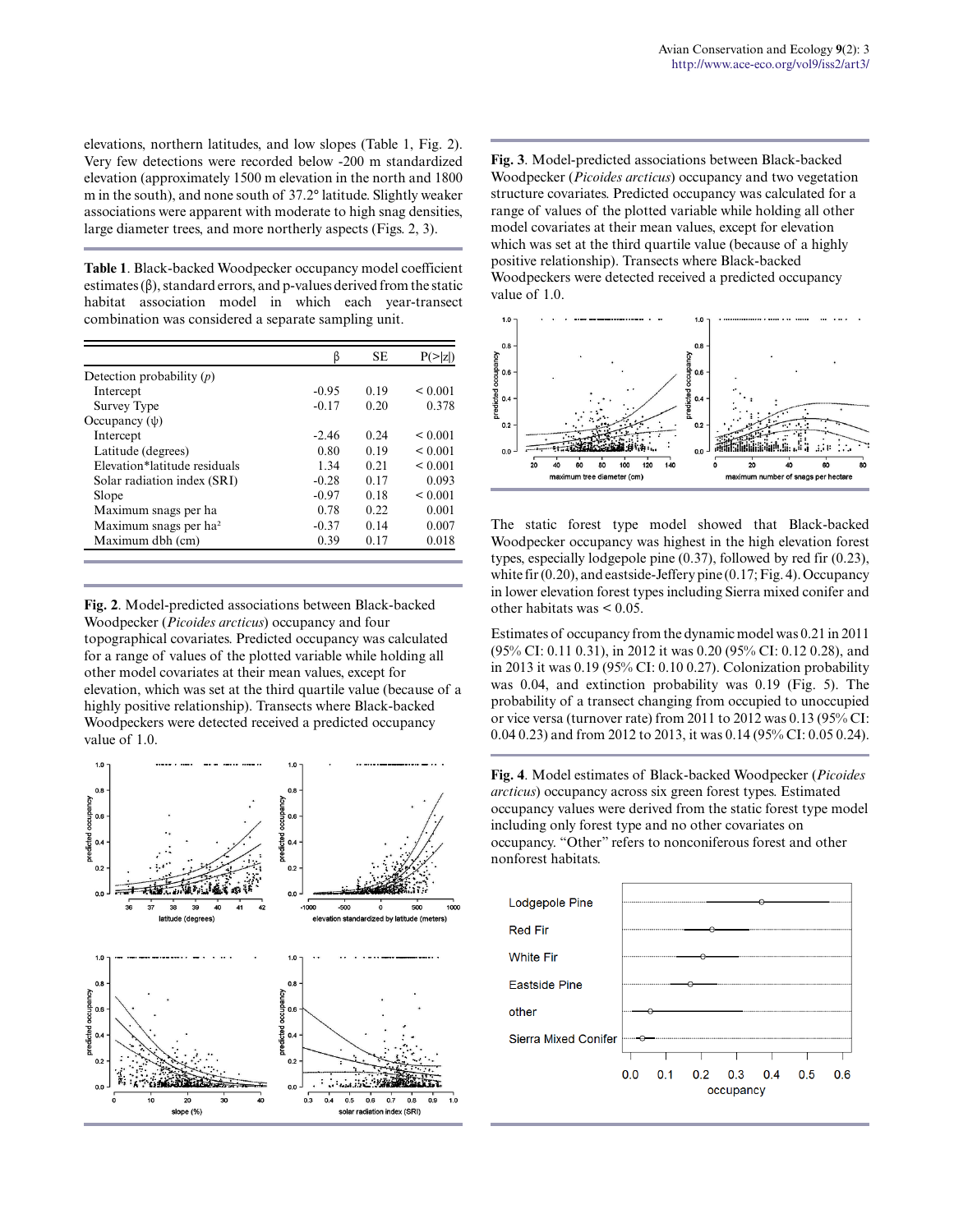**Fig. 5**. Annual occupancy estimates and colonization and extinction probabilities for Black-backed Woodpeckers (*Picoides arcticus*) in green forest. Vertical lines bounding each point indicate 95% confidence intervals.



Transect level detection probability in the dynamic model for passive surveys was 0.20 (95% CI: 0.15 0.27) and 0.16 for the playback surveys (95% CI: 0.12 0.22). The combined detection probability for both survey types was 0.33 (95% CI: 0.25 0.43).

We found 19 nests in green forest between 2004 and 2013 at either the incubation or nestling stage. Nests were found across the entire study area, including east and west of the Sierra crest, the southern Cascades, the Modoc plateau and the southern Sierra. Two of the 19 nests occurred in the same tree (different cavity) in consecutive years. Nests ranged in elevation from 1524 to 2521 m. Five different tree species were utilized and 12 of the 19 nests were in dead trees. Lodgepole pine was the most frequently used  $(n = 5)$ , followed by aspen (*Populus tremuloides*,  $n = 4$ ), red fir ( $n = 3$ ), Jeffrey pine ( $n = 3$ ), whitebark pine (*Pinus albicaulis*,  $n = 1$ ), and three unidentified tree species. Six of the seven live tree nests were in lodgepole or Jeffrey pine that had no visible evidence of decay. Seventy-nine percent of nests were found in lodgepole pine, red fir, or eastside pine habitat types. For the nine nests we recorded tree dbh, the average was 47 cm  $\pm$  1.8 SE (range 24 83 cm).

## **DISCUSSION**

This study provides new information on the occupancy and habitat associations of a rare habitat specialist outside of its primary habitat across the Sierra Nevada region. Our findings suggest that Black-backed Woodpecker occurrence in green forest is far greater than has been suggested by others (Odion and Hanson 2013), though it is still much lower than what has been reported in burned forest in this region (Seigel et al. 2012), a pattern that is consistent with findings for the species elsewhere in its range (Goggans et al. 1989, Trebmlay et al. 2009, Rota 2013). Their distribution in green forest varies based on forest type, physiographic parameters, and habitat conditions, some of which follow patterns found in burned forest in the region. Conservation strategies for Black-backed Woodpecker, especially because they are rare and potentially a keystone species, should consider its green forest habitat in the Sierra Nevada and throughout its extensive range.

Black-backed Woodpecker affinity for lodgepole pine is consistent with descriptions of this species' distribution in green forest in California in the early part of the 20th century (Grinnell and Miller 1944) and in the Cascades region of Oregon (Goggans et al. 1989). Lodgepole pine occurs in association with meadow edges from the mid to upper elevations and as a distinct habitat type above 1800 m in the north and 2400 m in the south (Mayer and Laudenslayer 1988). Overall lodgepole pine forest occupies a relatively small proportion of forested habitat in the Sierra Nevada.

Occupancy was relatively high in other high-elevation conifer types, including red and white fir, that occupy a larger proportion of forested habitat in the Sierra Nevada than lodgepole pine. Occupancy estimates in each of these forest types was higher than our overall estimate. This was due to very low occupancy in Sierra mixed conifer forest types, which dominate the study area. Saracco et al. (2011) found similar occupancy patterns in burned lodgepole pine and red fir forest in the Sierra Nevada, although our results suggest their habitat selection may be more restricted in green forest. For example, Saracco et al (2011) detected Blackbacked Woodpeckers at a far higher percentage of burned Sierra mixed conifer and ponderosa pine point count stations compared to what we found in green forest. In fact, we had no detections in ponderosa pine forest types across the three years of our study.

When we examined habitat associations beyond forest type, we found variation in green forest occupancy patterns at the transect scale was best explained by physiographic variables rather than habitat structure. Similarly, in burned forests of the Sierra Nevada, among the strongest predictors of occupancy were positive associations with elevation and latitude (Saracco et al. 2011). We detected very few individuals below 1700 m in the north and 1900 m in the south or below 37.2° latitude. This relationship with latitude is likely the result of the southern portion of our study area representing the southern extent of their North American range as ample high elevation fir and lodgepole pine habitat exists in the southern Sierra (Mayer and Laudenslayer 1988).

The association between habitat structure and occupancy was not as strong as associations with elevation, latitude, and lodgepole pine forest, but we did find an association with areas that contained larger trees and patches of high snag density. In a preliminary analysis, we had included the average number of snags from all five sampling locations for each transect, instead of the maximum, and found no relationship with occupancy. Considering the patchy nature of snags and a reconsideration of the species' natural history, we decided to include the maximum snag count from any of the five sampling locations in the static habitat association model instead of average snag count. Because maximum snag count was a significant predictor of occupancy it suggests that current guidelines that call for retention of an average of 9.9 snags per hectare (4 per acre; U.S. Forest Service 2004*a*) may not be appropriate for maintaining habitat for Blackbacked Woodpeckers in green forest. In our models, there was a positive association with patches of high snag density, with transect scale high counts averaging 27 per hectare (11 per acre).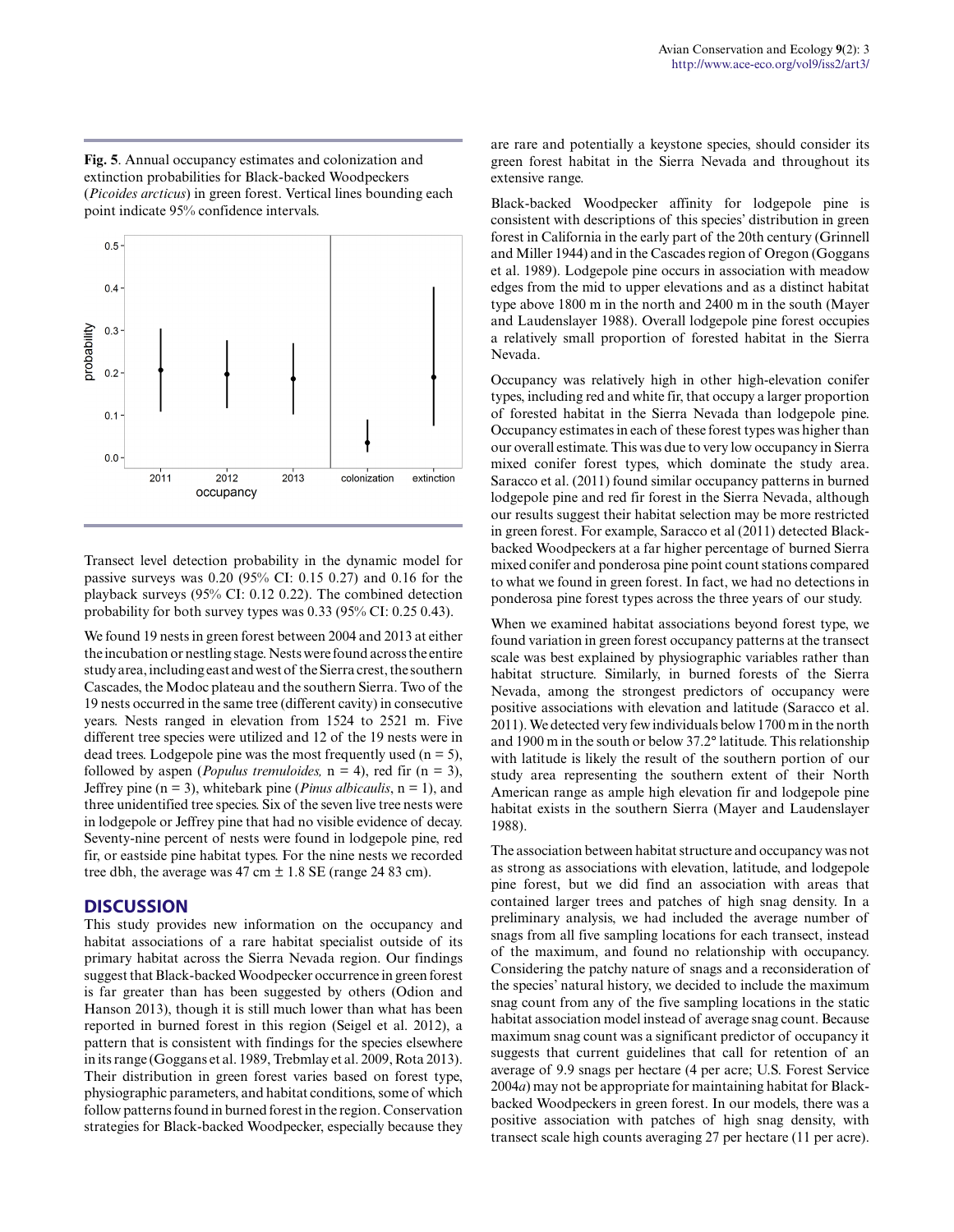Dense patches of snags, unevenly distributed on the landscape, likely those created through wood-boring beetle outbreaks, may be far more important than an even distribution of suitable nesting trees across a territory. Other researchers have found associations with late seral characteristics in green forest, including high snag densities (Goggans et al. 1989, Setterington et al. 2000, Tremblay et al. 2009, 2010). Further study of the composition and distribution of dead and dying trees within their home ranges and a more detailed evaluation of their habitat associations would help fine tune management recommendations for their green forest habitat.

One hypothesis explaining Black-backed Woodpecker occurrence in green forest is that the majority of individuals detected were not within established territories, but rather were actively dispersing or seeking out new suitable burned habitat. Movement through the green forest matrix would be expected because burned habitat is only suitable for the species for a limited time (Saab et al. 2007, Saracco et al. 2011), and usually in isolated patches across the landscape. Black-backed Woodpeckers are known for their strong association with an abundance of wood-boring beetles, especially following fire (Dixon and Saab 2000). Thus, we consider our 4% colonization, 19% extinction, and 14% total turnover estimates in green forest to be low for a species adapted to exploiting irruptive food resources. Siegel et al. (2012) estimated yearly point-scale rates of colonization and extinction in burned forest in the Sierra Nevada at 7% and 57%. Indeed we would expect point-scale turnover rates would be biased higher than for the transect scale (Hanski 1998). High colonization rates in recent (1-3 years) fires and high extinction rates in older (5-8 years) fires would be expected as individuals colonize new habitat and then abandon it as habitat quality declines rapidly 6-8 years postfire (Saab et al. 2007, Nappi and Drapeau 2009, Saracco et al. 2011).

Though it is important to consider the limitations outlined above, our findings suggest that Black-backed Woodpecker occupancy may be more stable over time in green forest than in burned forest, and at a minimum, along with our sample of nests, provides strong evidence that their presence in green forest is not characterized by dispersal of birds from one burn to another. We advise caution in interpreting habitat quality in burned and green forest solely based on presence of nests and occupancy values. In the Black Hills of South Dakota, population growth rates in recently burned areas were positive compared to negative growth rates in mountain pine beetle-infested green forest (Rota 2013). However, the author suggested beetle-infested forest may buffer population declines when burned forest is unavailable. Further study of productivity, home range size, finer scale habitat selection, and foraging ecology of green forest-nesting individuals is needed to guide conservation efforts for the species.

Black-backed Woodpeckers' role as a keystone cavity creator in burned forest of the Sierra Nevada is distinguished by their ability to excavate cavities in recently fire-killed trees (Tarbill 2010, Seavy et al. 2012). In burned forest, a number of species showed preference for utilizing Black-backed Woodpecker nest cavities (Tarbill 2010). Even though Black-backed Woodpeckers are far less common than Hairy and White-headed Woodpeckers (*Picoides albolarvatus*) across most of the Sierra Nevada, their role as a keystone cavity creator may extend beyond burned forest and they may create cavities preferred by some species in green forest as well. Unique among the conifer dwelling Sierra Nevada woodpecker species, we found a substantial portion of green forest nests excavated in live trees. Similarly, in the Cascades, 66% of nests in beetle-infested lodgepole pine stands were in live trees (Goggans et al. 1989). This pattern of excavating cavities in live conifer trees may have several important ecological implications. First, they may create cavities where snag resources are limited. Second, live trees in which cavities are excavated may be of greater long-term value as a cavity resource because they tend to stand much longer than the already decaying snags where other woodpeckers prefer to excavate (Bagne et al. 2008, Edworthy et al. 2012). Finally, at each of the live tree cavities we found, the bark had been removed from the area immediately below the cavity and resin wells had been excavated causing sap to weep down the tree bole, a behavior that has been reported for the species elsewhere in its range (Dixon and Saab 2000). Woodpeckers in the southern Cascade Mountains, including Black-backed Woodpecker, have been shown to carry fungus and bacteria on their bills associated with wood decay (Farris et al. 2004). By targeting live trees, inflicting substantial wounds, and potentially introducing pathogens, Black-backed Woodpeckers may play an important role in creating snag resources in green forest.

Occupancy methods are robust to variation in detection probability related to survey type or effort and thus can correct for false absences and imbalances in survey efforts in both space and time (MacKenzie et al. 2006). Despite the robust methods used in the occupancy framework, the estimates produced are limited by field methodology and data quantity (MacKenzie and Royle 2005). Because we conducted this research in the context of a multispecies monitoring program, we were not able to allocate extra field effort toward increasing our detections of Blackbacked Woodpeckers, such as conducting extra playback surveys (Saracco et al. 2011) or extending survey length (Ibarzabal and Desmeules 2006). In eastern Canada, detection probability in burned vs. unburned forest varied, with significantly longer time until detection in mature unburned forest (Ibarzabal and Desmeules 2006). Our occupancy methodology did not account specifically for habitat induced variation in detection probability, but uncertainty is captured in confidence intervals. We likely could have improved confidence in occupancy estimates, and colonization and extinction rates by conducting additional visits or longer playback surveys. The decision on how to allocate limited resources, including the trade-offs between more visits versus greater spatial coverage is one that researchers should carefully evaluate when designing a study (Bailey et al. 2007). We feel that our analysis provides meaningful estimates to assess the green forest distribution of Black-backed Woodpecker on National Forest in the Sierra Nevada and is an example of how large-scale avian monitoring programs, can answer questions beyond their primary scope (Geupel et al. 2011, Hutto 2005).

#### **Conservation and management implications**

Threats to Black-backed Woodpecker populations in burned forest include salvage logging, fire suppression, and prefire reduction of forest fuels that reduces tree densities in future burned areas (Hutto 1995, Hoyt and Hannon 2002, Hutto 2008,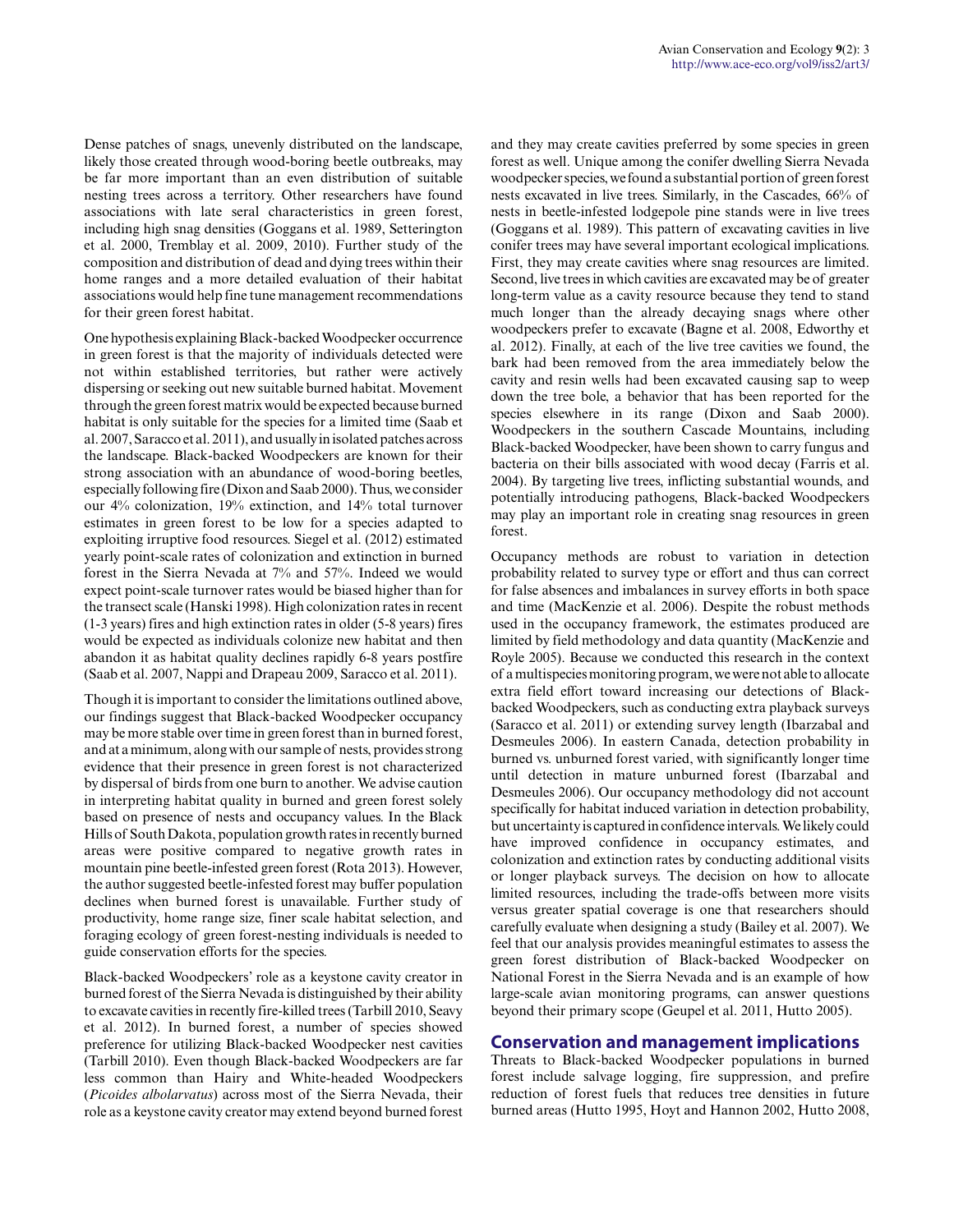Saab et al. 2009). Threats in green forests are rarely discussed and little studied, but may include salvage logging of beetle-killed stands (Bonnot et al. 2009), fuel-wood cutting, low snag retention rates (Tremblay et al. 2010), and potentially climate change.

Some conservation threats, including reduction of forest fuels and salvage logging, may be consistent across burned and green forest habitat, but climate change may have opposite effects. Climate change models predict large increases in burn severity and area burned in the Sierra Nevada (Miller and Urban 1999). These predicted changes should increase burned forest habitat for Blackbacked Woodpeckers (Bond et al. 2012, Malleck et al. 2013). At the same time, climate models predict a significant reduction in high-elevation lodgepole pine and red fir forests by the end of the century (Lenihan et al. 2008). Especially in the northern Sierra Nevada, where maximum elevations are lower, the distribution of these forests may become reduced as they are pushed off the top of the mountain (Lenihan et al. 2008). In the southern Sierra Nevada, high elevation lodgepole pine and red fir forest may persist longer as the higher maximum elevations provide space for these habitats to move upslope. Although we found more Black-backed Woodpeckers in the northern Sierra Nevada national forests, the southern forests and national parks may harbor the majority of suitable green forest types preferred by this species by the latter half of this century (Stralberg et al. 2009). Today, the southern Sierra has considerable lodgepole pine and red fir forest yet Black-backed Woodpeckers have higher occupancy at northerly latitudes suggesting they may not readily expand their range south. With increasing effects of climate change, we may find the geographically isolated Sierra population stuck between a rock (declining habitat in north) and a hard place (southern extent of range).

We recommend secondary habitats should not be ignored in conservation planning for Black-backed Woodpeckers in the Sierra Nevada and likely elsewhere. In a broader sense, traditional approaches of focusing on primary habitat for rare species may need to be reassessed in the face of rapidly changing conditions that result in large shifts in the climate envelopes of species and their preferred habitats, changes in disturbance regimes, as well as other increasing threats.

*Responses to this article can be read online at:* <http://www.ace-eco.org/issues/responses.php/671>

#### **Acknowledgments:**

*We'd like to thank D. Craig and C. Howell of the USDA Forest Service for their support of this project. We wish to acknowledge our field crews for their tremendous dedication to data collection, particularly B. Campos, K. Etzel, and J. Tietz for coordinating field operations. We are also grateful for the assistance of forest staff throughout the Sierra Nevada for providing logistical support. N. Seavy provided numerous suggestions throughout the process that greatly improved the final product. Funding for this research was provided by the USDA Forest Service, Pacific Southwest Region. This is Point Blue Contribution number 1872.*

### **LITERATURE CITED**

Aldridge, C. L., and M. S. Boyce. 2007. Linking occurrence and fitness to persistence: habitat based approach for endangered Greater Sage-Grouse. *Ecological Applications.* 17:508-526. [http://](http://dx.doi.org/10.1890%2F05-1871) [dx.doi.org/10.1890/05-1871](http://dx.doi.org/10.1890%2F05-1871) 

Bagne, K. E., K. L. Purcell, and J. T. Rotenberry. 2008. Prescribed fire, snag population dynamics, and avian nest site selection. *Forest Ecology and Management* 255:99-105. [http://dx.doi.](http://dx.doi.org/10.1016%2Fj.foreco.2007.08.024) [org/10.1016/j.foreco.2007.08.024](http://dx.doi.org/10.1016%2Fj.foreco.2007.08.024)

Bailey, L. L., J. E. Hines, J. D. Nichols, and D. I. MacKenzie. 2007. Sampling design trade-offs in occupancy studies with imperfect detection: examples and software. *Ecological Applications* 17:281-290. [http://dx.doi.org/10.1890/1051-0761\(2007\)017\[0281:](http://dx.doi.org/10.1890%2F1051-0761%282007%29017%5B0281%3ASDTIOS%5D2.0.CO%3B2) [SDTIOS\]2.0.CO;2](http://dx.doi.org/10.1890%2F1051-0761%282007%29017%5B0281%3ASDTIOS%5D2.0.CO%3B2)

Bond, M. L., R. B. Siegel, and D. L. Craig. 2012. *A conservation strategy for the Black-backed Woodpecker* (Picoides arcticus) *in California.* Version 1.0. The Institute for Bird Populations and California Partners in Flight, Point Reyes Station, California, USA. [online] URL: [http://www.birdpop.org/DownloadDocuments/](http://www.birdpop.org/DownloadDocuments/BBWO_Conservation_Strategy_for_CA_V1.0.pdf) [BBWO\\_Conservation\\_Strategy\\_for\\_CA\\_V1.0.pdf](http://www.birdpop.org/DownloadDocuments/BBWO_Conservation_Strategy_for_CA_V1.0.pdf)

Bonnot, T. W., J. J. Millspaugh, and M. A. Rumble. 2009. Multiscale nest-site selection by Black-backed Woodpeckers in outbreaks of mountain pine beetles. *Forest Ecology and Management* 259:220-228. [http://dx.doi.org/10.1016/j.foreco.2009.10.021](http://dx.doi.org/10.1016%2Fj.foreco.2009.10.021)

Burnham, K. P., and D. R. Anderson. 2002. *Model selection and multimodel inference: a practical information-theoretic approach*. Second edition. Springer, New York, New York, USA.

California Department of Fish and Game. 2012. *Public notice: Black-backed Woodpecker candidacy.* California Department of Fish and Game, Sacramento, California, USA.

Dixon, R. D., and V. A. Saab. 2000. Black-backed Woodpecker (*Picoides arcticus*). *In* A. Poole, editor. *The birds of North America*. Cornell Lab of Ornithology, Ithaca, New York, USA. [http://bna.](http://bna.birds.cornell.edu/bna/species/509/articles/introduction) [birds.cornell.edu/bna/species/509/articles/introduction](http://bna.birds.cornell.edu/bna/species/509/articles/introduction)

Edworthy, A. B., K. L. Wiebe, and K. Martin. 2012. Survival analysis of a critical resource for cavity-nesting communities: patterns of tree cavity longevity. *Ecological. Applications* 22:1733-1742. [http://dx.doi.org/10.1890/11-1594.1](http://dx.doi.org/10.1890%2F11-1594.1)

Farris, K. L, M. J. Huss, and S. Zack. 2004. The role of foraging woodpeckers in the decomposition of ponderosa pine snags. *Condor* 106:50-59. [http://dx.doi.org/10.1650/7484](http://dx.doi.org/10.1650%2F7484)

Federal Register. 2013. *Endangered and threatened wildlife and plants; 90-day finding on a petition to list two populations of Blackbacked Woodpecker as federally endangered or threatened.* Docket No. FWS-R8-ES-2013-0034; 4500030114. Vol. 78, No. 68.

Fiske, I., and R. Chandler. 2011. unmarked: An R package for fitting hierarchical models of wildlife occurrence and abundance. *Journal of Statistical Software* 43:1-23.

Geupel, G. R., D. Humple, and L. J. Roberts. 2011. Monitoring decisions: not as simple as they seem? *Trends in Ecology and Evolution* 26:107 [http://dx.doi.org/10.1016/j.tree.2010.11.007](http://dx.doi.org/10.1016%2Fj.tree.2010.11.007)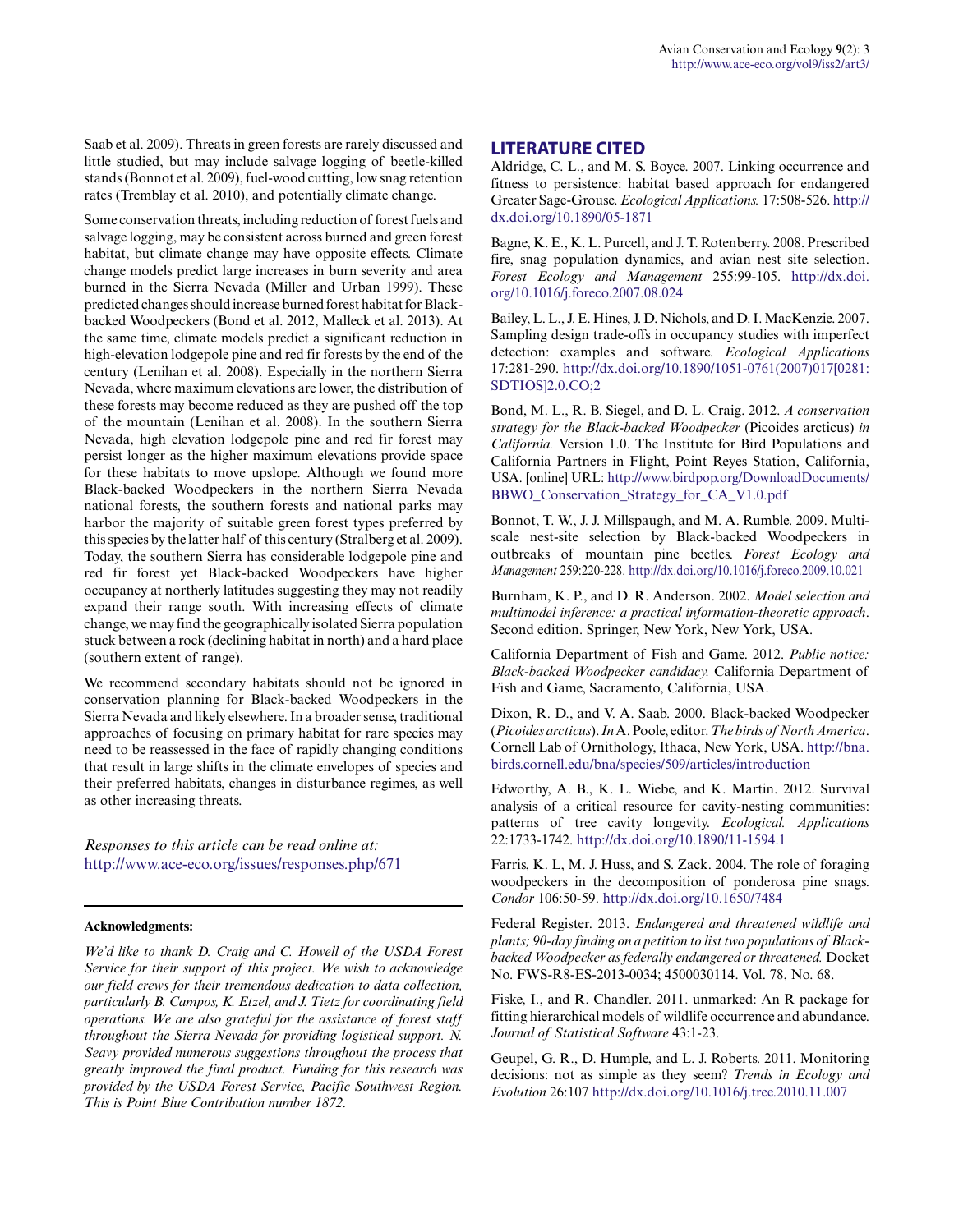Goble, D. D., J. A. Wiens, J. M. Scott, T. D. Male, and J. A. Hall. 2012. Conservation-reliant species. *BioScience* 62:869-873. [http://](http://dx.doi.org/10.1525%2Fbio.2012.62.10.6) [dx.doi.org/10.1525/bio.2012.62.10.6](http://dx.doi.org/10.1525%2Fbio.2012.62.10.6)

Goggans, R., R. D. Dixon, and L. C. Seminara. 1989. *Habitat use by Three-toed and Black-backed Woodpeckers.* General Technical Report 87-3-02. U.S. Forest Service, Deschutes National Forest, Bend, Oregon, USA.

Grinnell, J., and A. H. Miller. 1944. The distribution of the birds of California. *Pacific Coast Avifauna* No 27.

Hanski, I. 1998. Metapopulation dynamics. *Nature* 396:41-49. [http://dx.doi.org/10.1038/23876](http://dx.doi.org/10.1038%2F23876) 

Hanson, C. T., K. Coulter, J. Augustine, and D. Short. 2012. *Petition to list the Black-backed Woodpecker* (Picoides arcticus) *as threatened or endangered under the federal Endangered Species Act.* Center for Biological Diversity, Tucson, Arizona, USA.

Hanson, C. T., and B. Cummings. 2010. *Petition to the state of California Fish and Game Commission to list the Black-backed Woodpecker* (Picoides arcticus) *as Threatened or Endangered under the California Endangered Species Act.* John Muir Project, Cedar Ridge, California, USA, and Center for Biological Diversity, Tucson, Arizona, USA.

Howe, R. W., G. J. Davis, and V. Mosca. 1991. The demographic significance of 'sink' populations. *Biological Conservation* 57:239-255. [http://dx.doi.org/10.1016/0006-3207\(91\)90071-G](http://dx.doi.org/10.1016%2F0006-3207%2891%2990071-G)

Hoyt, J. S., and S. J. Hannon. 2002. Habitat associations of Blackbacked and Three-toed Woodpeckers in the boreal forest of Alberta. *Canadian Journal of Forestry Research* 32:1881-1888. [http://dx.doi.org/10.1139/x02-109](http://dx.doi.org/10.1139%2Fx02-109)

Hutto, R. L. 1995. Composition of bird communities following stand-replacement fires in Northern Rocky Mountain (U.S.A) conifer forests. *Conservation Biology* 9:1041-1058. [http://dx.doi.](http://dx.doi.org/10.1046%2Fj.1523-1739.1995.9051033.x-i1) [org/10.1046/j.1523-1739.1995.9051033.x-i1](http://dx.doi.org/10.1046%2Fj.1523-1739.1995.9051033.x-i1)

Hutto, R. L. 2005. Northern region landbird monitoring program: a program designed to monitor more than long-term population trends. Pages 956-962 *in* C. J. Ralph, and T. D. Rich, editors. *Bird conservation implementation and integration in the Americas: Proceedings of the Third International Partners in Flight Conference*. 20-24 March 2002, Asilomar, California, USA. General Technical Report PSW-GTR-191. U.S. Forest Service, Pacific Southwest Research Station, Albany, California, USA.

Hutto, R. L. 2008. The ecological importance of severe wildfires: some like it hot. *Ecological Applications* 18:1827-1834. [http://dx.](http://dx.doi.org/10.1890%2F08-0895.1) [doi.org/10.1890/08-0895.1](http://dx.doi.org/10.1890%2F08-0895.1) 

Ibarzabal, J., and P. Desmeules. 2006. Black-backed Woodpecker (*Picoides arcticus*) detectability in unburned and recently burned mature conifer forests in north-eastern North America. *Annales Zoologici Fennici* 43:228-234.

Keating, K. A., P. J. P. Gogan, J. M. Vore, and L. R. Irby. 2007. A simple solar radiation index for wildlife habitat studies. *Journal of Wildlife Management* 71:1344-1348. [http://dx.doi.org/10.2193/2006-359](http://dx.doi.org/10.2193%2F2006-359)

Kery, M., and R. Chandler. 2012. *Dynamic occupancy models in unmarked (unmarked R package vignette).* Swiss Ornithological Institute, Sempach, Switzerland and USGS Patuxent Wildlife Research Center, Laurel, Maryland, USA. [online] URL: [http://](http://cran.r-project.org/web/packages/unmarked/vignettes/colext.pdf) [cran.r-project.org/web/packages/unmarked/vignettes/colext.pdf](http://cran.r-project.org/web/packages/unmarked/vignettes/colext.pdf)

Lenihan, J. M., D. Bachelet, R. P. Neilson, and R. Drapek. 2008. Response of vegetation distribution, ecosystem productivity, and fire to climate change scenarios for California. *Climate Change* 87(Suppl 1):S215-S230. [http://dx.doi.org/10.1007/s10584-007-9362-0](http://dx.doi.org/10.1007%2Fs10584-007-9362-0) 

MacKenzie, D. I., J. D. Nichols, J. A. Royle, K. H. Pollock, L. L. Bailey, and J. Hines. 2006. *Occupancy estimation and modeling: inferring patterns and dynamics of species occurrences.* Elsevier Academic, San Francisco, California, USA.

MacKenzie, D. I., and J. A. Royle. 2005. Designing occupancy studies: general advice and allocating survey effort. *Journal of Applied Ecology* 42:1105-1114. [http://dx.doi.org/10.1111/](http://dx.doi.org/10.1111%2Fj.1365-2664.2005.01098.x) [j.1365-2664.2005.01098.x](http://dx.doi.org/10.1111%2Fj.1365-2664.2005.01098.x)

Mallek, C., H. Safford, J. Viers, and J. Miller. 2013. Modern departures in fire severity and area vary by forest type, Sierra Nevada and southern Cascades, California, USA. *Ecosphere* 4 (12):153. [http://dx.doi.org/10.1890/ES13-00217.1](http://dx.doi.org/10.1890%2FES13-00217.1)

Martin, K., and J. M. Eadie. 1999. Nest webs: a community-wide approach to the management and conservation of cavity-nesting forest birds. *Forest Ecology and Management* 115:243-257. [http://](http://dx.doi.org/10.1016%2FS0378-1127%2898%2900403-4) [dx.doi.org/10.1016/S0378-1127\(98\)00403-4](http://dx.doi.org/10.1016%2FS0378-1127%2898%2900403-4) 

Mayer, K. E., and W. F. Laudenslayer. 1988. *A guide to wildlife habitats of California.* Department of Fish and Game, Sacramento, California, USA.

McClure, C. J. W., and G. E. Hill. 2012. Dynamic versus static occupancy: How stable are habitat associations through a breeding season? *Ecosphere* 3:art60. [http://dx.doi.org/10.1890/](http://dx.doi.org/10.1890%2FES12-00034.1) [ES12-00034.1](http://dx.doi.org/10.1890%2FES12-00034.1)

Miller, C., and D. L. Urban. 1999. Forest pattern, fire, and climatic change in the Sierra Nevada. *Ecosystems* 2:76-87. [http://dx.doi.](http://dx.doi.org/10.1007%2Fs100219900060) [org/10.1007/s100219900060](http://dx.doi.org/10.1007%2Fs100219900060) 

Miller, J. D., E. E. Knapp, C. H. Key, C. N. Skinner, C. J. Isbell, R. M. Creasy, and J. W. Sherlock. 2009*b.* Calibration and validation of the relative differenced normalized burn ration (RdNBR) to three measures of fire severity in the Sierra Nevada and Klamath Mountains, California, USA. *Remote Sensing of Environment* 113:645-656. [http://dx.doi.org/10.1016/j.rse.2008.11.009](http://dx.doi.org/10.1016%2Fj.rse.2008.11.009) 

Miller, J. D., H. D. Safford, M. Crimmins, and A. E. Thode. 2009*a.* Quantitative evidence for increasing forest fire severity in the Sierra Nevada and Southern Cascade Mountains, California and Nevada, USA. *Ecosystems* 12:16-32. [http://dx.doi.org/10.1007/](http://dx.doi.org/10.1007%2Fs10021-008-9201-9) [s10021-008-9201-9](http://dx.doi.org/10.1007%2Fs10021-008-9201-9) 

Murphy, E. C., and W. A. Lehnhausen. 1998. Density and foraging ecology of woodpeckers following a stand-replacement fire. *Journal of Wildlife Management* 62:1359-1372. [http://dx.doi.](http://dx.doi.org/10.2307%2F3802002) [org/10.2307/3802002](http://dx.doi.org/10.2307%2F3802002) 

Nappi, A., and P. Drapeau. 2009. Reproductive success of the Black-backed Woodpecker (*Picoides arcticus*) in burned boreal forests: Are burns source habitats? *Biological Conservation* 142:1381-1391. [http://dx.doi.org/10.1016/j.biocon.2009.01.022](http://dx.doi.org/10.1016%2Fj.biocon.2009.01.022) 

Nielsen, S. E., G. B. Stenhouse, and M. S. Boyce. 2006. A habitatbased framework for grizzly bear conservation in Alberta.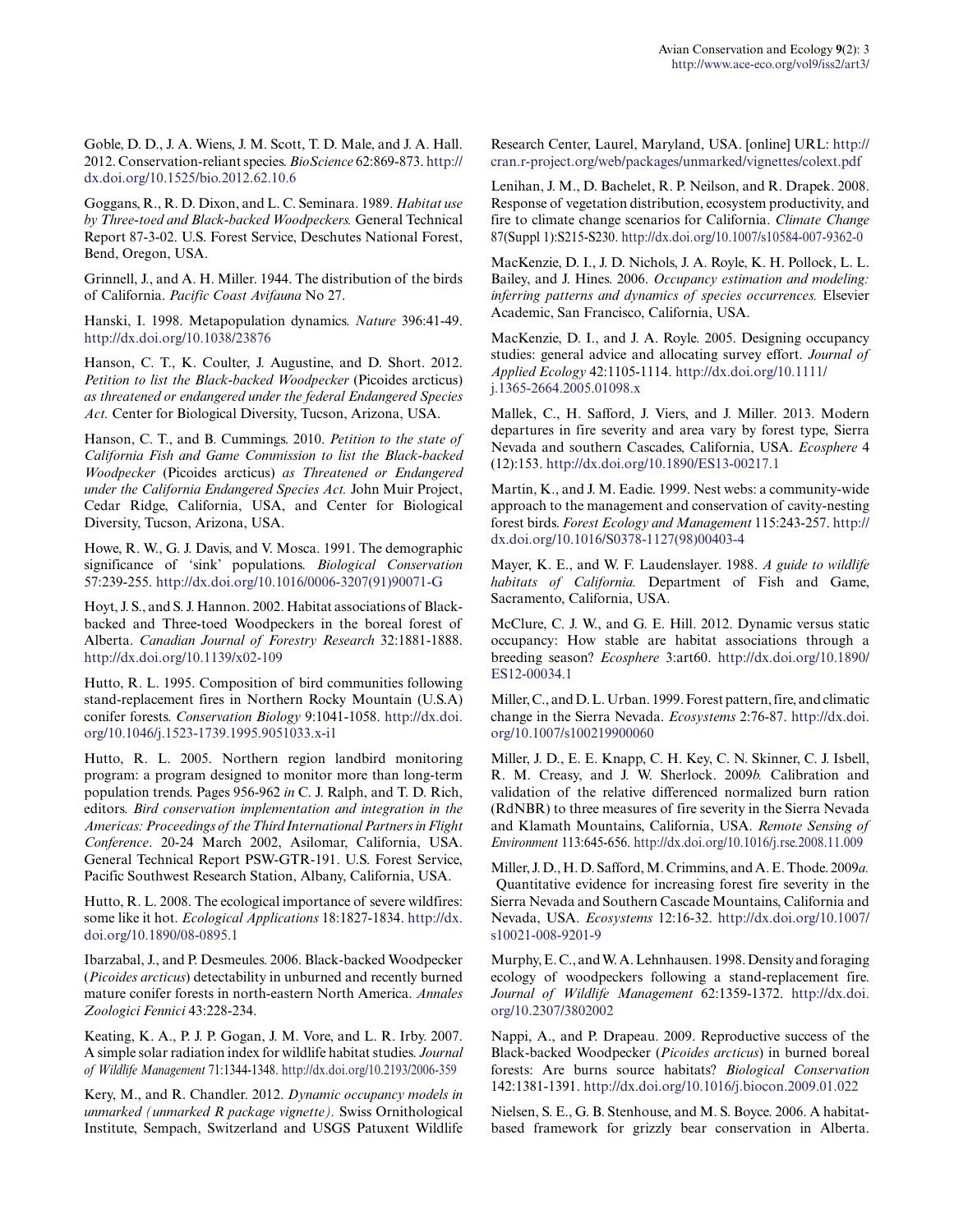*Biological Conservation* 130:217-229. [http://dx.doi.org/10.1016/j.](http://dx.doi.org/10.1016%2Fj.biocon.2005.12.016) [biocon.2005.12.016](http://dx.doi.org/10.1016%2Fj.biocon.2005.12.016)

Norris, A. R., and K. Martin. 2010. The perils of plasticity: dual resource pulses increase facilitation but destabilize populations of small-bodied cavity-nesters. *Oikos* 119:1126-1135. [http://dx.](http://dx.doi.org/10.1111%2Fj.1600-0706.2009.18122.x) [doi.org/10.1111/j.1600-0706.2009.18122.x](http://dx.doi.org/10.1111%2Fj.1600-0706.2009.18122.x)

Odion, D. C., and C. T. Hanson. 2013. Projecting impacts of fire management on a biodiversity indicator in the Sierra Nevada and Cascades, USA: the Black-backed Woodpecker. *Open Forest Science Journal* 6:14-23.

R Core Team. 2013. *R: A language and environment for statistical computing.* R Foundation for Statistical Computing, Vienna, Austria. [online] URL: <http://www.R-project.org/>

Ralph, C. J., J. R. Sauer, and S. Droege. 1995. Monitoring bird populations by point counts. PSW-GTR-149. U.S. Forest Service, Pacific Southwest Research Station, Albany, California, USA.

Raphael, M. G., and M. White. 1984. Use of snags by cavitynesting birds in the Sierra Nevada. *Wildlife Monographs* 86:1-66.

Roberts, L. J., R. D. Burnett, A. M. Fogg, and G. R. Geupel. 2011. PRBO MIS final study plan and sampling protocols for Mountain Quail, Hairy Woodpecker, Fox Sparrow and Yellow Warbler. Contribution #1714 PRBO Conservation Science, Petaluma, California, USA. [online] URL: [http://data.prbo.org/apps/](http://data.prbo.org/apps/snamin/uploads/images/bioreg/PRBO%20MIS%20Final%20Study%20Plan%20January2011.pdf) [snamin/uploads/images/bioreg/PRBO%20MIS%20Final%20Study%](http://data.prbo.org/apps/snamin/uploads/images/bioreg/PRBO%20MIS%20Final%20Study%20Plan%20January2011.pdf) [20Plan%20January2011.pdf](http://data.prbo.org/apps/snamin/uploads/images/bioreg/PRBO%20MIS%20Final%20Study%20Plan%20January2011.pdf)

Rota, C. T. 2013. *Not all forests are disturbed equally: population dynamics and resource selection of Black-backed Woodpeckers in the Black Hills, South Dakota.* Dissertation. University of Missouri-Columbia, Columbia, Missouri, USA.

Saab, V. A., J. Dudley, and W. L. Thompson. 2004. Factors influencing occupancy of nest cavities in recently burned forests. *Condor* 106:20-36. [http://dx.doi.org/10.1650/7485](http://dx.doi.org/10.1650%2F7485)

Saab, V. A., R. E. Russell, and J. G. Dudley. 2007. Nest densities of cavity-nesting birds in relation to postfire salvage logging and time since wildfire. *Condor* 109:97-108. [http://dx.doi.](http://dx.doi.org/10.1650%2F0010-5422%282007%29109%5B97%3ANDOCBI%5D2.0.CO%3B2) [org/10.1650/0010-5422\(2007\)109\[97:NDOCBI\]2.0.CO;2](http://dx.doi.org/10.1650%2F0010-5422%282007%29109%5B97%3ANDOCBI%5D2.0.CO%3B2) 

Saab, V. A., R. E. Russell, and J. G. Dudley. 2009. Nest-site selection by cavity-nesting birds in relation to postfire salvage logging. *Forest Ecology and Management* 75:794-804.

Safford, H. D., and K. P. Van de Water. 2013. *Using fire return interval departure (FRID) analysis to map spatial and temporal changes in fire frequency on National forest lands in California.* Research paper PSW-RP-266. U.S. Forest Service, Pacific Southwest Research Station, Albany, California, USA.

Saracco, J. F., R. B. Siegel, and R. L. Wilkerson. 2011. Occupancy modeling of Black-backed Woodpeckers on burned Sierra Nevada forests. *Ecosphere* 2(3):31. [http://dx.doi.org/10.1890/](http://dx.doi.org/10.1890%2FES10-00132.1) [ES10-00132.1](http://dx.doi.org/10.1890%2FES10-00132.1)

Seavy, N. E., R. D. Burnett, and P. J. Taille. 2012. Black-backed Woodpecker nest-tree preference in burned forests of the Sierra Nevada, California. *Wildlife Society Bulletin* 36:722-728. [http://](http://dx.doi.org/10.1002%2Fwsb.210) [dx.doi.org/10.1002/wsb.210](http://dx.doi.org/10.1002%2Fwsb.210)

Setterington, M. A., I. D. Thompson, and W. A. Montevecchi. 2000. Woodpecker abundance and habitat use in mature balsam fir forests in Newfoundland. *Journal of Wildlife Management* 64:335-345. [http://dx.doi.org/10.2307/3803231](http://dx.doi.org/10.2307%2F3803231) 

Siegel, R. B., M. W. Tingley, and R. L. Wilkerson. 2012. *Blackbacked Woodpecker MIS surveys on Sierra Nevada national forests: 2011 annual report.* Institute of Bird Populations, Point Reyes Station, California, USA. [online] URL: [http://www.birdpop.org/](http://www.birdpop.org/DownloadDocuments/2011_BBWO_MIS_Monitoring.pdf) [DownloadDocuments/2011\\_BBWO\\_MIS\\_Monitoring.pdf](http://www.birdpop.org/DownloadDocuments/2011_BBWO_MIS_Monitoring.pdf)

Stephens, S. L., R. E. Martin, and N. E. Clinton. 2007. Prehistoric fire area and emissions from California's forests, woodlands, shrublands, and grasslands. *Forest Ecology and Management* 251:205-216. [http://dx.doi.org/10.1016/j.foreco.2007.06.005](http://dx.doi.org/10.1016%2Fj.foreco.2007.06.005)

Stevens, D. L., and A. R. Olsen. 2004. Spatially balanced sampling of natural resources. *Journal of the American Statistical Association* 99:262-278. [http://dx.doi.org/10.1198/016214504000000250](http://dx.doi.org/10.1198%2F016214504000000250)

Stralberg, D., D. Jongsomjit, C. A. Howell, M. A. Snyder, J. D. Alexander, J. A. Wiens, and T. L. Root. 2009. Re-shuffling of species with climate disruption: a no-analog future for California birds? *PLoS ONE* 4(9):e6825. [http://dx.doi.org/10.1371/journal.](http://dx.doi.org/10.1371%2Fjournal.pone.0006825) [pone.0006825](http://dx.doi.org/10.1371%2Fjournal.pone.0006825)

Tarbill, G. 2010. *Nest site selection and influence of woodpeckers on recovery in a burned forest of the Sierra Nevada.* Thesis. California State University, Sacramento, California, USA.

Theobald, D. M., D. L. Stevens, D. White, N. S. Urquhart, A. R. Olsen, and J. B. Norman. 2007. Using GIS to generate spatially balanced random survey designs for natural resource applications. *Environmental Management* 40:134-146. [http://dx.](http://dx.doi.org/10.1007%2Fs00267-005-0199-x) [doi.org/10.1007/s00267-005-0199-x](http://dx.doi.org/10.1007%2Fs00267-005-0199-x) 

Tremblay, J. A., J. Ibarzabal, C. Dussault, and J.-P. L. Savard. 2009. Habitat requirements of breeding Black-backed Woodpeckers (*Picoides arcticus*) in managed, unburned boreal forest. *Avian Conservation and Ecology* 4(1): 2 [online] URL: <http://www.ace-eco.org/vol4/iss1/art2/>

Tremblay, J. A., J. Ibarzabal, and J.-P. L. Savard. 2010. Foraging ecology of Black-backed Woodpeckers (*Picoides arcticus*) in unburned eastern boreal forest stands. *Canadian Journal of Forestry Research* 40:991-999. [http://dx.doi.org/10.1139/X10-044](http://dx.doi.org/10.1139%2FX10-044) 

U.S. Forest Service. 2004*a. Sierra Nevada forest plan amendment: final supplemental environmental impact statement and record of decision.* U.S. Forest Service, Pacific Southwest Region, Vallejo, California, USA.

U.S. Forest Service. 2004*b. Existing vegetation CALVEG.* U.S. Forest Service, Pacific Southwest Region, Remote Sensing Lab, McClellan, California, USA.

U.S. Forest Service. 2007. *Sierra Nevada forests management indicator species: amendment.* U.S. Forest Service, Pacific Southwest Region, Vallejo, California, USA.

U.S. Forest Service. 2012. *California: vegetation burn severity.* Edition 12\_2. U.S. Forest Service, Pacific Southwest Region, Remote Sensing Lab, McClellan, California, USA.